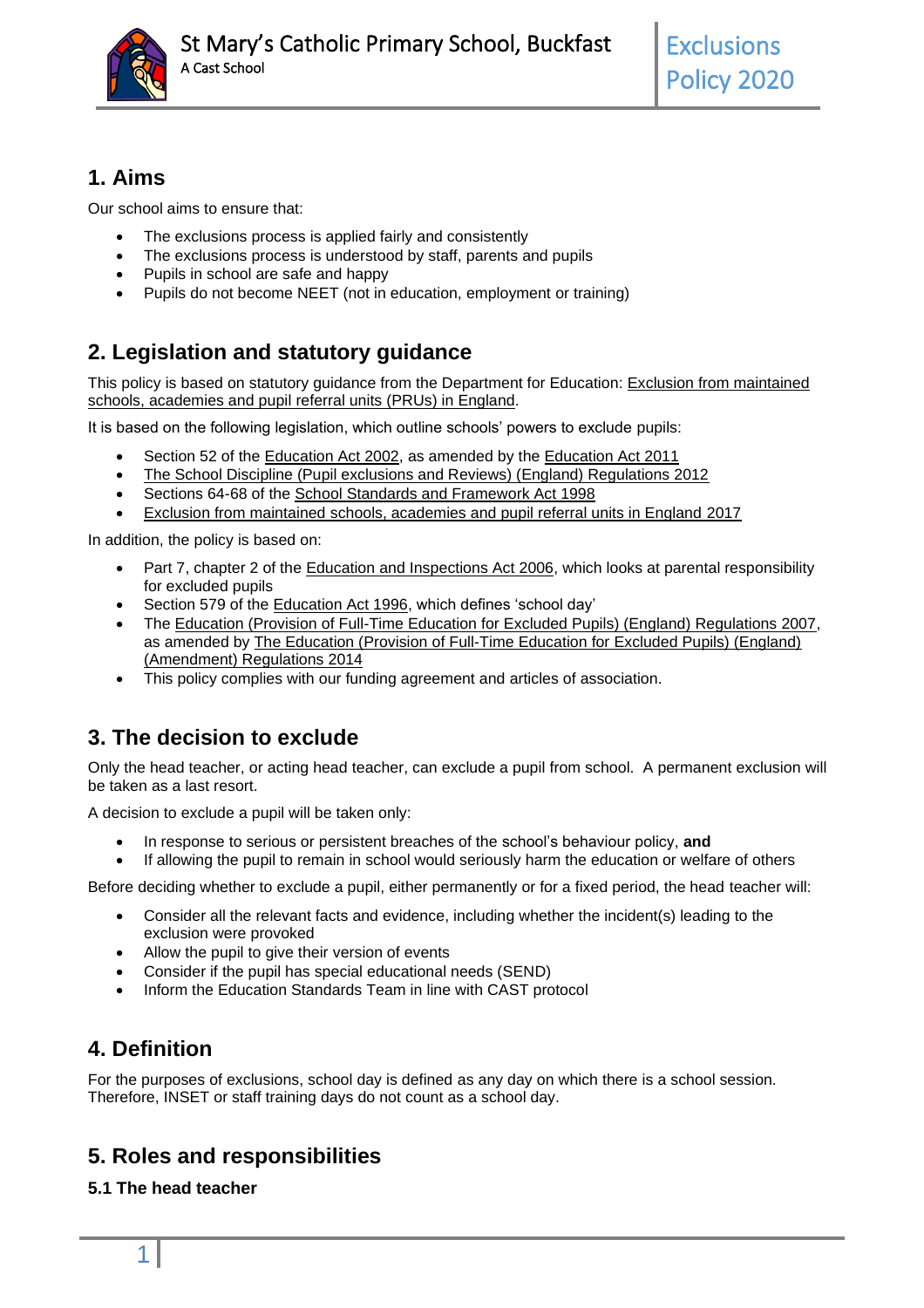#### **Informing parents**

The head teacher will immediately provide the following information, in writing, to the parents of an excluded pupil:

- The reason(s) for the exclusion
- The length of a fixed-term exclusion or, for a permanent exclusion, the fact that it is permanent
- Information about parents' right to make representations about the exclusion to the governing board and how the pupil may be involved in this
- Where there is a legal requirement for the governing board to meet to consider the reinstatement of a pupil, and that parents have a right to attend a meeting, be represented at a meeting (at their own expense) and to bring a friend

The head teacher will also notify parents by the end of the afternoon session on the day their child is excluded, that for the first 5 school days of an exclusion, or until the start date of any alternative provision where this is earlier, parents are legally required to ensure that their child is not present in a public place during school hours without a good reason. Parents may be given a fixed penalty notice or prosecuted if they fail to do this.

If alternative provision is being arranged, the following information will be included when notifying parents of an exclusion:

- The start date for any provision of full-time education that has been arranged
- The start and finish times of any such provision, including the times for morning and afternoon sessions, where relevant
- The address at which the provision will take place
- Any information required by the pupil to identify the person they should report to on the first day

Where this information on alternative provision is not reasonably ascertainable by the end of the afternoon session, it may be provided in a subsequent notice, but it will be provided no later than 48 hours before the provision is due to start. The only exception to this is where alternative provision is to be provided before the sixth day of an exclusion, in which case the information can be provided with less than 48 hours' notice with parents' consent.

#### **Informing the governing board (Plymouth CAST) and local authority**

The head teacher will immediately notify the Plymouth CAST's Educational Standards Team (using the CAST Exclusion Reporting Form) and the local authority (LA) of an exclusion. This would include:

- If a pupil is at risk of a permanent exclusion, including when a fixed-period exclusion is made permanent
- If a Looked After Child or a pupil with EHCP has been issued with a fixed term exclusion
- If a pupil has had five fixed term exclusions in one academic year.

For a permanent exclusion, if the pupil lives outside the LA in which the school is located, the head teacher will also immediately inform the pupil's 'home authority' of the exclusion and the reason(s) for it without delay.

For all other exclusions, the head teacher will notify the governing board and LA once a term.

### **5.2 The Trust**

If a pupil is permanently excluded or if a parent requests one after a fixed term exclusion a meeting will be convened.

This will be chaired by a member of the Education Standards Team. Depending on the individual pupil circumstances, other people may be invited, such as social worker, SEN representative from the LA.

The headteacher must provide written evidence outlining the reasons for the exclusion and arrange for it to be sent to parents, panel members and other attendees within 5 days of the meeting.

The meeting should be held in a suitable meeting room, ideally, not the Headteacher's office.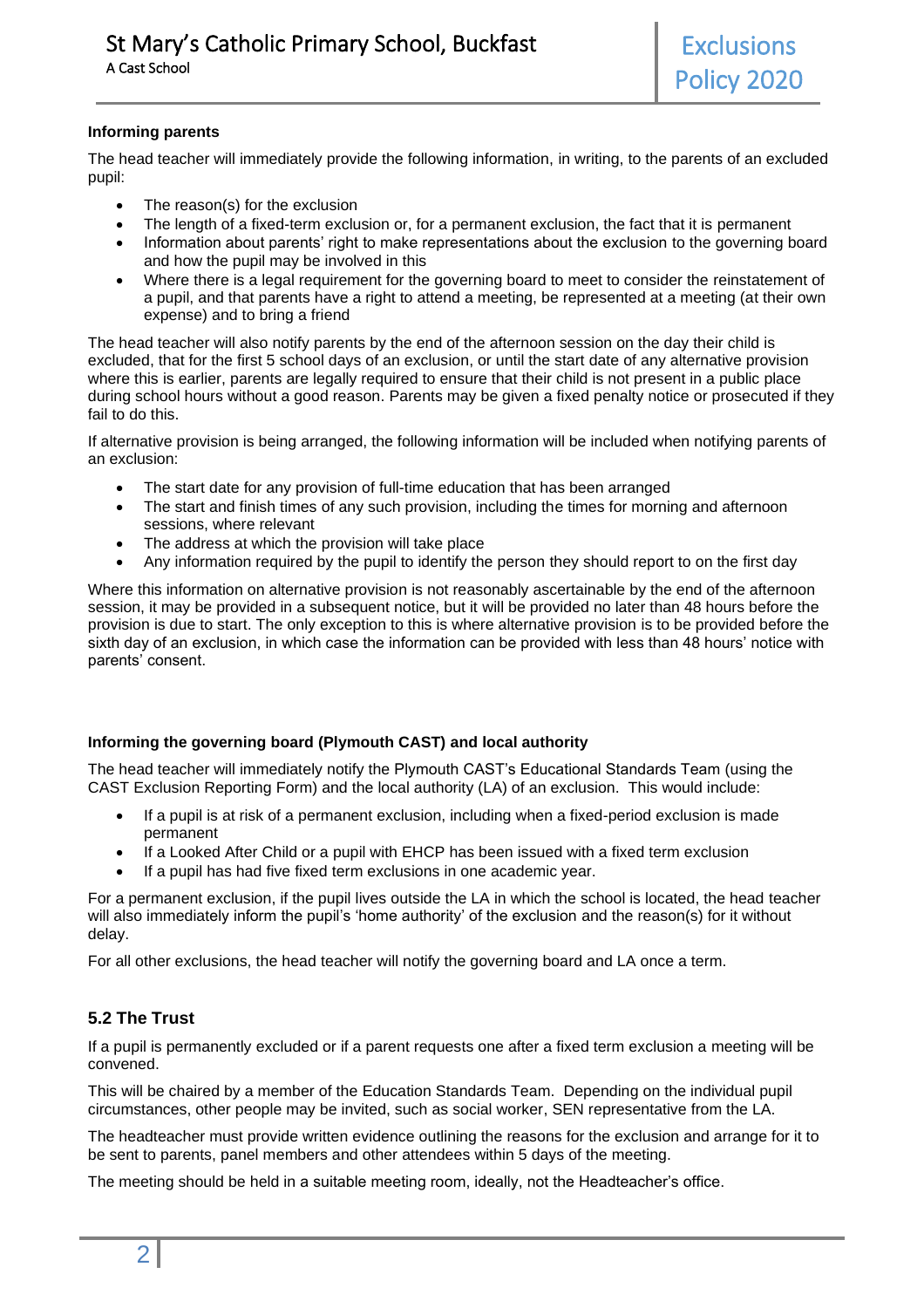If the decision is upheld, parents have the right to request an independent panel to hear their case. They do this by contacting Plymouth CAST direct and the Trust will arrange this hearing.

### **5.3 The LA**

For permanent exclusions, the LA is responsible for arranging suitable full-time education to begin no later than the sixth day of the exclusion.

## **6. Considering the reinstatement of a pupil**

The Multi Academy Trust, through a disciplinary panel will consider the reinstatement of an excluded pupil within 15 school days of receiving the notice of the exclusion if:

- The exclusion is permanent
- It is a fixed-term exclusion which would bring the pupil's total number of school days of exclusion to more than 15 in a term
- It would result in a pupil missing a public examination

If requested to do so by parents, the Multi Academy Trust will consider the reinstatement of an excluded pupil within 50 school days of receiving notice of the exclusion if the pupil would be excluded from school for more than 5 school days, but less than 15, in a single term.

Where an exclusion would result in a pupil missing a public examination, the Multi Academy Trust will consider the reinstatement of the pupil before the date of the examination. They can decide to:

- Decline to reinstate the pupil, or
- Direct the reinstatement of the pupil immediately, or on a date

In reaching a decision, it will be considered as to whether the exclusion was lawful, reasonable and procedurally fair and whether the head teacher followed their legal duties. They will decide whether or not a fact is true 'on the balance of probabilities', which differs from the criminal standard of 'beyond reasonable doubt', as well as any evidence that was presented in relation to the decision to exclude.

Minutes will be taken of the meeting, and a record of evidence considered kept. The outcome will also be recorded on the pupil's educational record.

The Multi Academy Trust will notify, in writing, the head teacher, parents and the LA of its decision, along with reasons for its decision, without delay.

Where an exclusion is permanent those reaching the decision will also include the following:

- The fact that it is permanent
- Notice of parents' right to ask for the decision to be reviewed by an independent review panel, and:
	- $\circ$  The date by which an application for an independent review must be made
	- $\circ$  The name and address to whom an application for a review should be submitted
	- $\circ$  That any application should set out the grounds on which it is being made and that, where appropriate, reference to how the pupil's SEN are relevant to the exclusion
	- $\circ$  That, regardless of whether the excluded pupil has recognised SEN, parents have a right to require the Local Authority/Academy Trust (Plymouth CAST) to appoint an SEN expert to attend the review
	- $\circ$  Details of the role of the SEN expert and that there would be no cost to parents for this appointment
	- o That parents must make clear if they wish for an SEN expert to be appointed in any application for a review
	- o That parents may, at their own expense, appoint someone to make written and/or oral representations to the panel, and parents may also bring a friend to the review
- That if parents believe that the exclusion has occurred as a result of discrimination, they may make a claim under the Equality Act 2010 to the first-tier tribunal (special educational needs and disability), in the case of disability discrimination, or the county court, in the case of other forms of discrimination. A claim of discrimination made under these routes should be lodged within 6 months of the date on which the discrimination is alleged to have taken place